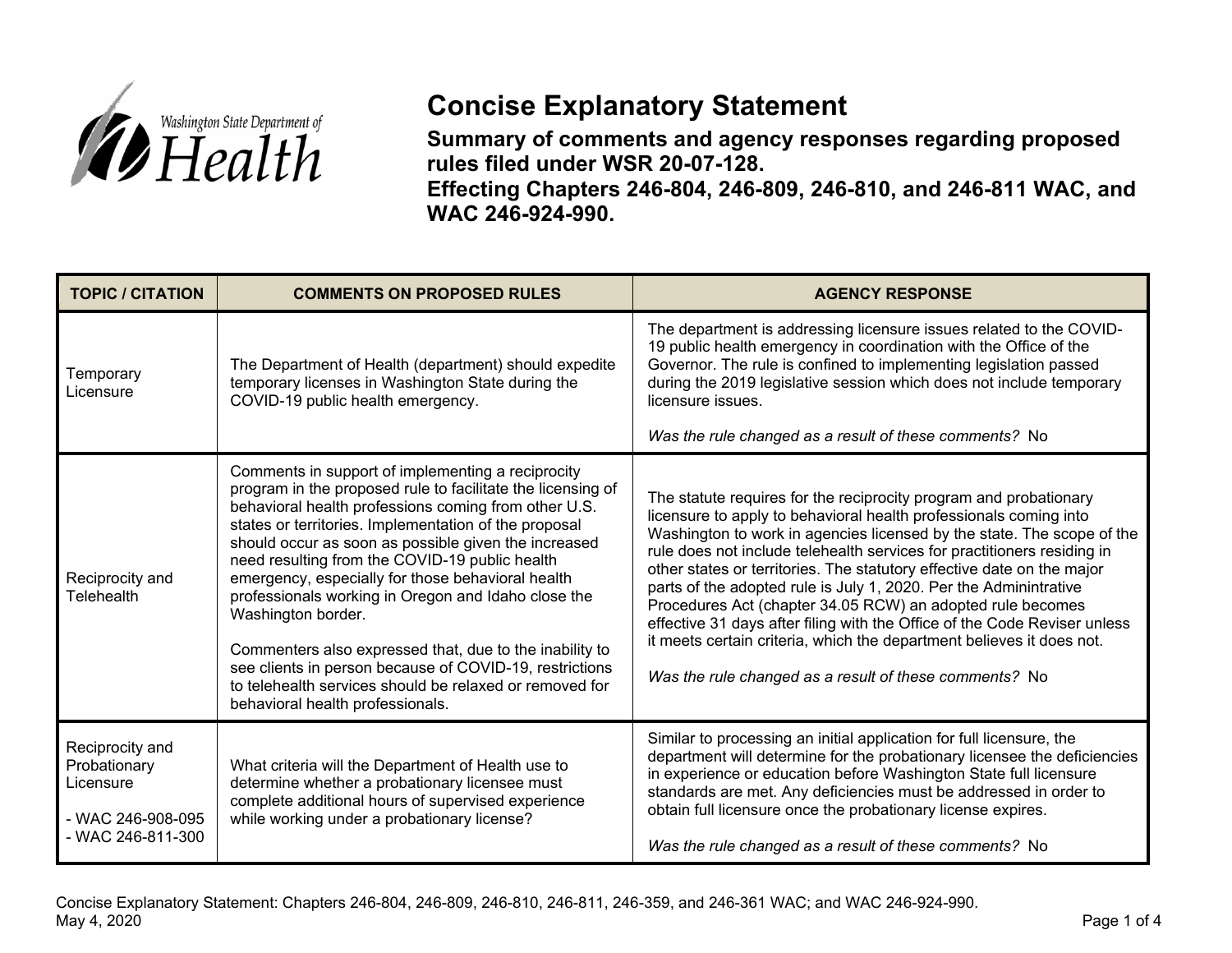| <b>TOPIC / CITATION</b>                                                                                                                                                           | <b>COMMENTS ON PROPOSED RULES</b>                                                                                                                                                                                                                                                                                                                                                                                                                                                                                                                                                               | <b>AGENCY RESPONSE</b>                                                                                                                                                                                                                                                                                                                                                                                                                                                                                                                                                                                                                                                        |
|-----------------------------------------------------------------------------------------------------------------------------------------------------------------------------------|-------------------------------------------------------------------------------------------------------------------------------------------------------------------------------------------------------------------------------------------------------------------------------------------------------------------------------------------------------------------------------------------------------------------------------------------------------------------------------------------------------------------------------------------------------------------------------------------------|-------------------------------------------------------------------------------------------------------------------------------------------------------------------------------------------------------------------------------------------------------------------------------------------------------------------------------------------------------------------------------------------------------------------------------------------------------------------------------------------------------------------------------------------------------------------------------------------------------------------------------------------------------------------------------|
| Reciprocity and<br>Probationary<br>Licensure<br>General                                                                                                                           | According to statute, probationary license holders may<br>only practice in a behavioral health agency. During the<br>workgroup meetings to develop the rule, the department<br>stated it would not monitor whether or not a probationary<br>licensee is practicing in a behavioral health agency, but<br>address it as a disciplinary matter on a case-by-case<br>basis. Why is this policy not included in the rule<br>proposal?                                                                                                                                                               | The statute clearly limits probationary license holders practice to a<br>licensed behavioral health agency. Any complaints the department<br>receives about licensees practicing outside of that requirement will be<br>reviewed and action could be taken.<br>Was the rule changed as a result of these comments? No                                                                                                                                                                                                                                                                                                                                                         |
| Waiving supervised<br>experience<br>requirements for<br>licensure in certain<br>circumstances<br>- WAC 246-809-130<br>- WAC 246-809-230<br>- WAC 246-809-330<br>- WAC 246-811-045 | The proposed rule allows applicants for a behavioral<br>health license or credential seeking equivalent licensure<br>in Washington to waive the supervised experience<br>requirement if they can show they have held a license in<br>another state or territory for five or more years, provided<br>the applicant has no disciplinary record or disqualifying<br>criminal history.<br>What criteria will the Department of Health use to<br>determine how much supervised experience a<br>probationary licensee with fewer than five years of<br>experience will need to obtain full licensure? | As stated in the agency response in the last row on page one of this<br>document, probationary licensees working in Washington through the<br>reciprocity program must eventually meet all the same licensing<br>requirements as other applicants for full licensure for that profession.<br>As part of the process for probationary licensure, the department will<br>determine the necessary post-graduate supervised experience still<br>required to meet full licensure requirements. This will be done on a<br>case-by case basis and the applicant will be given notice through a<br>statement of deficiency.<br>Was the rule changed as a result of these comments? No |
| Co-occurring<br><b>Disorder Specialist</b><br>Enahncement-<br>General                                                                                                             | Will those already holding a behavioral health license<br>and a Substance Use Disorder Professional credential<br>be required to obtain an enhancement in order to<br>perform the worked described in RCW 18.205.105 and<br>proposed Chapter 246-804 WAC?<br>It will be challenging to adequately train people to<br>perform the work of a co-occurring disorder specialist<br>enhancement in 60 hour given the complexities of<br>understanding the American Society of Addiction<br>Medicine (ASAM) guidelines.                                                                               | No, the enhancement is not required for those holding an SUDP<br>credential and who also meet the licensure requirements of RCW<br>18.205.105(1).<br>The statute requires not more than 60 hours of training. The rule must<br>work within that time frame.<br>Was the rule changed as a result of these comments? No                                                                                                                                                                                                                                                                                                                                                         |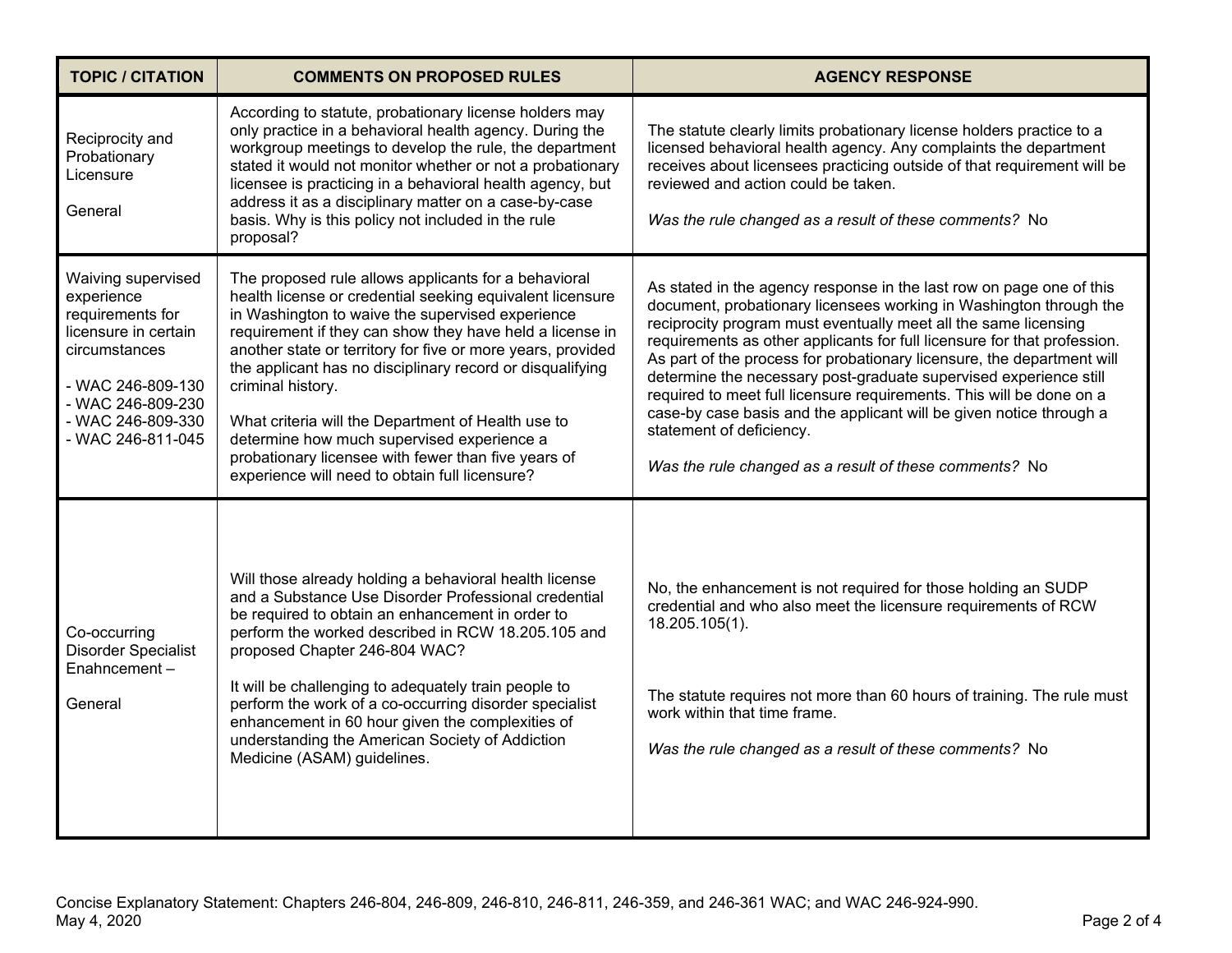| <b>TOPIC / CITATION</b>                                                                   | <b>COMMENTS ON PROPOSED RULES</b>                                                                                                                                                                                                                                                                                                                                                                                                  | <b>AGENCY RESPONSE</b>                                                                                                                                                                                                                                                                                                                                                                                                                                                                                                                                                      |
|-------------------------------------------------------------------------------------------|------------------------------------------------------------------------------------------------------------------------------------------------------------------------------------------------------------------------------------------------------------------------------------------------------------------------------------------------------------------------------------------------------------------------------------|-----------------------------------------------------------------------------------------------------------------------------------------------------------------------------------------------------------------------------------------------------------------------------------------------------------------------------------------------------------------------------------------------------------------------------------------------------------------------------------------------------------------------------------------------------------------------------|
| Co-occurring<br><b>Disorder Specialist</b><br>Enahncement-<br>Approved<br>Supervisors     | "Approved supervisor" should be defined in proposed<br>WAC 246-804-020. An underlying mental health license<br>or degree should not factor into the allowance to<br>supervise applicants for this enhancement. Supervision<br>should only be from a certified Substance Use Disorder<br>Professional (SUDP).                                                                                                                       | RCW 18.205.105(6) requires an approved supervisor to not only to<br>meet or exceed the requirements to obtain an SUDP credential, but<br>also be eligible to take the examination required for an SUDP<br>credential. This effectively limits eligibility of an approved supervisor of<br>someone working towards a co-occurring disorder specialist<br>enhancement to SUDPs.<br>Was the rule changed as a result of these comments? No                                                                                                                                     |
| Co-occurring<br><b>Disorder Specialist</b><br>Enahncement<br>- WAC 246-804-030            | Regarding the application process, why are the required<br>training standards, proposed curriculums, and<br>examination requirements to obtain this enhancement<br>not included in the proposed rule?                                                                                                                                                                                                                              | Given that the statute already contains a very specific framework for<br>the curriculum the department thought it wise to develop further details<br>related to training standards, curriculum and examination inside the<br>contracting process with educational institutions. This approach is far<br>more nimble as it allows appropriate detail adjustments in training to<br>take place as standards evolve, without delays triggered by the need to<br>go through rulemaking to adjust this type of detail.<br>Was the rule changed as a result of these comments? No |
| Co-occurring<br><b>Disorder Specialist</b><br>Enahncement<br>- WAC 246-804-040            | May a co-occurring disorder specialist continue to treat a<br>client with an ASAM assessment of 2.1 or higher if a<br>reasonable effort to refer the client was unsuccessful?                                                                                                                                                                                                                                                      | Yes, WAC 246-804-040 will allow a co-occurring disorder specialist to<br>continue to treat a client with an ASAM assessment of 2.1 or higher<br>provided the specialist documents a reasonable effort to refer the client<br>to a more appropriate care setting, and further documents the level of<br>care moving forward in the clinical record.<br>Was the rule changed as a result of these comments? No                                                                                                                                                                |
| Co-occurring<br><b>Disorder Specialist</b><br>Enahncement<br>- WAC 246-804-040            | Regarding ASAM requirements, because certain agency<br>affiliated counselors without a behavioral health license<br>are eligible to obtain this enhancement, the general term<br>"licensee" should be replaced with "clinician."                                                                                                                                                                                                   | Was the rule changed as a result of these comments? Yes                                                                                                                                                                                                                                                                                                                                                                                                                                                                                                                     |
|                                                                                           |                                                                                                                                                                                                                                                                                                                                                                                                                                    | The department agrees the term "licensee" as used in this section may<br>be interpreted to exclude qualifying agency affiliated counselors and<br>has replaced "licensee" with "co-occurring disorder specialist" in WAC<br>246-804-040(1) of the adopted rule.                                                                                                                                                                                                                                                                                                             |
| Co-occurring<br><b>Disorder Specialist</b><br>Enahncement-<br>Amending Ch 246-<br>341 WAC | Section 29 of Engrossed Substitute Senate Bill 1768<br>requires the department to amend WAC 246-341-0515 in<br>order to allow co-occurring disorder specialists to<br>practice and bill in behavioral health agencies. There is<br>concern that with delays caused by the COVID-19 public<br>health emergency, agencies will be unable to encourage<br>employees to obtain and provide the services allowed by<br>the enhancement. | While departmental rules regarding behavioral health agencies are still<br>being developed and adopted, the department will establish an<br>interpretive statement regarding WAC 246-341-0515 to allow for co-<br>occurring disorder specialists to provide substance use disorder<br>counseling services subject to the limitations in RCW 18.205.105. The<br>statement is anticipated to be in effect July 1, 2020 and will remain in<br>place until rules are adopted accordingly.                                                                                       |